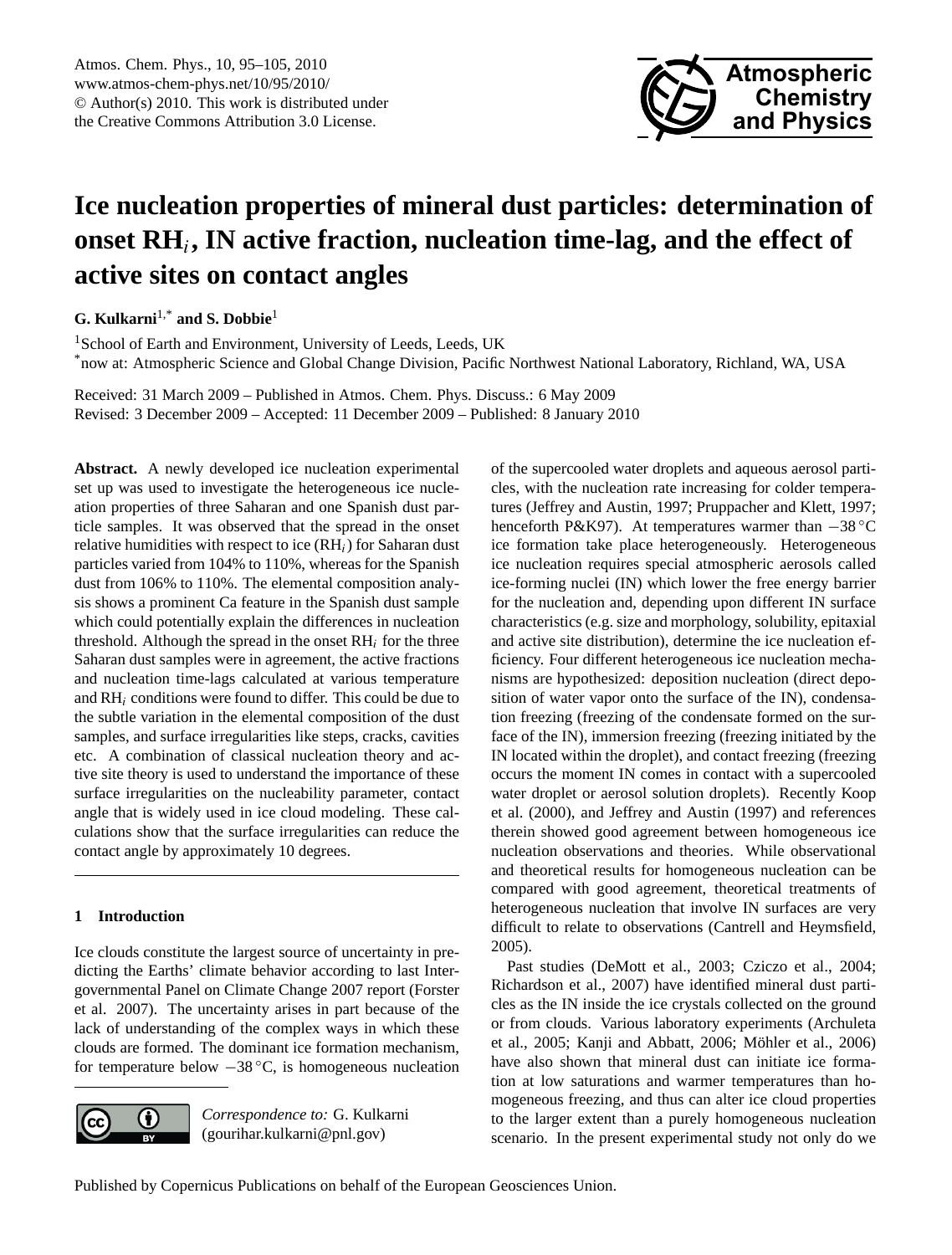investigate mineral dust as IN, but also quantify this understanding by evaluating nucleability parameters (e.g., contact angle) which can eventually be used in cloud models.

Laboratory studies dealing with heterogeneous ice nucleation on dust particles, in particular deposition ice nucleation, have been undertaken since the 1950s. Early studies (Mason and Maybank, 1958; Roberts and Hallett 1967; Schaller and Fukuta, 1979) reported mineral dust particles as efficient IN. Recent studies (Bailey and Hallett, 2002; Archuleta et al., 2005; Salam et al., 2006; Möhler et al., 2006; Dymarska et al., 2006; Knopf and Koop, 2006; Kanji and Abbatt, 2006) have also shown that mineral dust is a good IN for various temperatures, supersaturations with respect to ice  $(SS<sub>i</sub>)$  and sizes of dust particles. In order to better quantify the experimental heterogeneous ice nucleation rates, test nucleation theories, and further develop ice cloud parameterizations schemes it is also necessary to investigate ice nucleation as a function of time.

Few empirical heterogeneous ice formation formulations have been developed, and the commonly used ones are either  $SS_i$  dependent (Meyers et al., 1992), temperature dependent (Fletcher, 1962), or combination of both (Cotton et al., 1986). These formulations rely on data from instruments that measure ice nucleation and the formation properties at controlled temperature and saturation ratios independent of IN physical and chemical properties. The ice chamber studies for example Möhler et al.  $(2006)$  show the fractions of ice crystals formed are mainly a function of  $SS_i$  at a given temperature. However, the relative importance of temperature and  $SS_i$  on ice nucleation and the formation is not yet established. Here we have performed systematic experiments to address these questions.

Ice formation formulations in cloud models often use classical ice nucleation theory (CNT) (Comstock et al., 2008) described by P&K97. CNT in its limit, i.e. when independent of IN nature (e.g., surface characteristics), offers a reasonable estimate of ice nucleation observations. However, it fails in describing IN surface characteristics involved in the ice formation process, e.g., distribution of active sites over the IN surface. It is one of the aims of this study is to quantify the IN surface characteristics using active site theory (Gorbunov and Kakutkina, 1982) and recalculate the nucleability parameters that are used directly by CNT. In addition, the accuracy of models also relies on incorporating a broad distribution of nucleation onsets observed within a single type of IN (Knopf and Koop, 2006).

For the present study, a total of four different dust samples were collected from four different locations (three from the Saharan desert and one from Spain). The advantage of using these dust particles is that we can experiment with the natural dust particles which eliminate the variable of atmospheric processing.

In the present study, using a newly developed experimental set-up (Kulkarni et al., 2009), we have investigated the ice nucleation efficiency of natural mineral dust particles as a

function of temperature, saturation ratio and nucleation time. In Sect. 2, an experimental procedure to determine various ice nucleation properties including a procedure for the ice nucleation experimental set up are presented. In Sect. 3 we present the different ice nucleation characteristics, e.g., nucleation onset as a function of temperature and saturation ratio, demonstrate the importance of active sites by measuring the nucleation time-lag, formulate a new ice cloud parameterization, and calculate the nucleability parameters used in the CNT. The conclusions are presented in Sect. 4.

# **2 Experimental**

## **2.1 Preparation of the experimental set up**

Four natural mineral dust samples were used in this study. The samples were collected at ground level from three different locations in West Africa: Nigeria, Dakar (outside the city), Dakar, during the African Monsoon Multidisciplinary Analyses campaign, and one location from Spain (South East coast). The Dakar sample collected outside the city is termed as Dakar-1 sample henceforth. The collected samples were stored and transported in inert, leak proof plastic bottles to avoid contamination. The Spanish sample was selected because it has different mineralogical elemental composition compared to West African dust samples. The collected dust samples were sieved to obtain dust particles less than  $38 \mu m$ , which were then used during the experiments.

Figure 1 shows a schematic diagram of the Thermal Gradient Diffusion Chamber (TGDC) experimental apparatus. The chamber is made up of two parallel horizontal plates with the inside of both plates coated with ice. It consists of an optical microscope mounted such that the objective lens of the microscope can be raised and lowered into the optical port of the top plate. A clear glass window 2 mm thick prevents water vapor from escaping from the chamber. The experimental apparatus is housed inside a walk-in cold room, which is controlled to cool the plates of the chamber. The thickness of ice layers is maintained constant by freezing a known quantity of deionized water (18 M  $\Omega$ ). A detailed procedure of preparing the ice layers is outlined in Kulkarni et al. (2009). An average ice layer thickness of 4 mm was used to produce a 12 mm gap between the top and bottom ice layers. A heating mat warms the top plate and this produces a thermal and vapor diffusion gradient between the plates. Using Flatau et al. (1992), the saturation vapor pressure over the ice  $(e_{si})$ at respective temperatures are calculated. These calculations are further used to give the relative humidity with respect to ice  $(RH_i)$  at different heights (d) for the lower half of the chamber using Eqs.  $(1)$ – $(4)$  as follows,

$$
R = d/h \tag{1}
$$

$$
T_d = (\Delta T \ R) + T_{\text{bot}} \tag{2}
$$

$$
e_{id} = \{e_{si}(T_{\text{top}}) - e_{si}(T_{\text{bot}})\} \ R + e_{si}(T_{\text{bot}}) \tag{3}
$$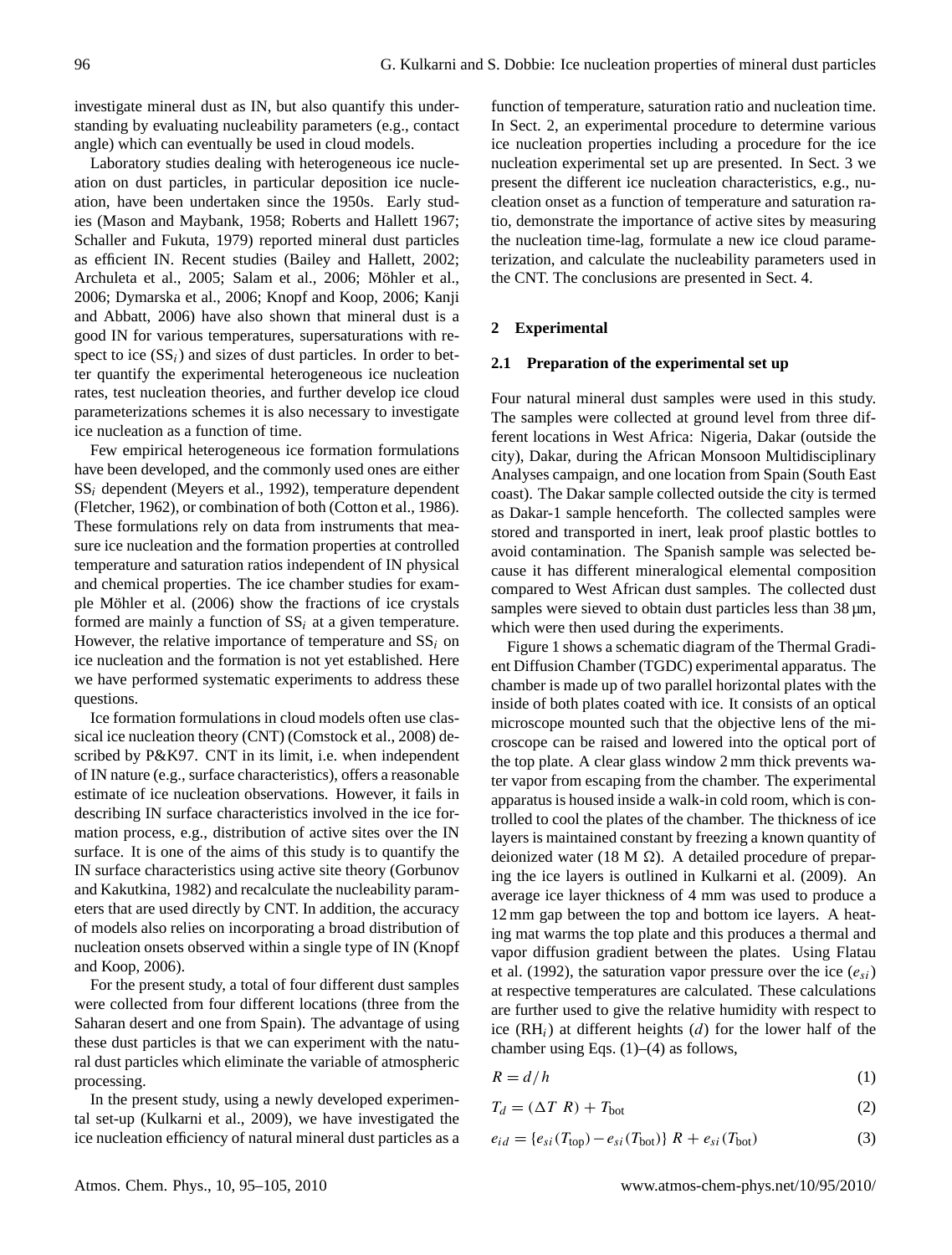

Fig. 1. Schematic diagram of the TGDC experimental set-up.

$$
RH_i = \{e_{id}/e_{si}(T_d)\} \cdot 100\tag{4}
$$

where,

- $-h =$  the height between the ice layers in mm,
- $-\Delta T$  = absolute difference between the top and bottom plates temperatures,  $(T_{top}-T_{bot})$ ,
- $-e_{si}(T_{top})$  = saturation vapor pressure over ice at the top plate temperature,
- $-e_{si}(T_{bot})$  = saturation vapor pressure over ice at the bottom plate temperature,
- $-e_{id}$  = vapor pressure over ice at height d,
- $-e_{si}(T_d)$  = saturation vapor pressure over ice at the temperature  $T_d$ .

The dust particles are deposited (refer to Kulkarni et al., 2009, for more details) onto a hydrophobic Teflon substrate affixed to the top of a sample holder rod. One end of the holder (that with the Teflon substrate) is introduced inside the chamber while the other end is connected to a micrometer. Using the micrometer the sample is raised to predetermined heights that correspond to calibrated temperatures and humidities. The technique allowed us to utilize a complete spectrum of  $RH_i$  induced inside the chamber. The uncertainty in the  $RH_i$  was calculated as follows. Initially we calculate the maximum  $RH_i$  (let us call as RH1) without considering the temperature uncertainty. Next, we calculate maximum  $RH_i$  (let us call as RH2) due to the temperature uncertainty of the plates, which is  $\pm 0.4$  °C. Then we subtract RH1 from RH2 to obtain the maximum  $RH_i$  uncertainty. The uncertainty obtained was less than  $\pm 2.0\%$ .

#### **2.2 Procedure of ice nucleation tests**

The TGDC temperature and  $RH_i$  validation was performed with direct temperature measurements as well as the phase transition of  $(NH_4)_2SO_4$  at  $-19.35$ ,  $-22.0$  and  $-28.0$ °C; the accuracy of the reported values are within  $\pm 2.0\%$  RH<sub>i</sub>. Please refer to Kulkarni et al. (2009) for  $RH_i$  calibration process. The onset of ice formation is related to the temperature and  $RH_i$  conditions at which ice was first observed on any dust particle under the observation area of the microscope.

The onset  $RH_i$  of the dust particles from each location was investigated in the overall temperature range  $-10$  to  $-34$  °C. In these experiments, approximately the same numbers of particles (500 per square mm) were deposited on the Teflon substrate. Each experiments had been performed on different dust particles, therefore there is no preactivation phenomenon occurring. Fresh or clean or atmospherically unprocessed dust particles are used for this study. This is because we are performing process level studies and we would like minimize any external contamination that might influence ice nucleation and the formation properties of dust particles. Also the advantage of using natural dust particles is that it eliminates the effects of cleaning/milling which is often the case with commercially available dust samples. The substrate holding the sample holder is raised to 1 mm distance above the bottom plate ice layer and the microscope is adjusted to view the dust samples. If nucleation is observed then the experiment is terminated; otherwise the sample holder is raised another 1 mm. During the experiment, optical images of the particles are recorded. The total number of dust particles counted in the field of view varies between 5 and 15, and we define the nucleation threshold as formation of ice on any 1 dust particle out of an average of 10 particles.

The active IN fraction was calculated from the fraction of ice crystal numbers observed at a given temperature and  $RH_i$ to the total number of dust particles in the field of view of the microscope. Experiments to calculate the active fraction were performed at two different temperatures (−20 ◦C and  $-30$  °C) and two different RH<sub>i</sub> values (110% and 116%). In this experiment the dust particles were deposited on the Teflon substrate and the sampling rod was raised directly to the point of the desired  $RH_i$ . Images were taken from time =0 s until no more new dust particles nucleated ice (time  $= t_{\text{max}}$ ). It was observed the dust particles do not nucleate immediately at time  $t=0$ ; there was a characteristic timelag before nucleation was observed. Once this time-lag was exceeded, the dust particles began nucleating and continued until time  $= t_{\text{max}}$ , when no further new dust particles are activated. Knowing the number of nucleated dust particles (at time  $= t_{\text{max}}$ ) and the total number of dust particles in the observation field of view, the active IN fraction of total number of dust particles was calculated.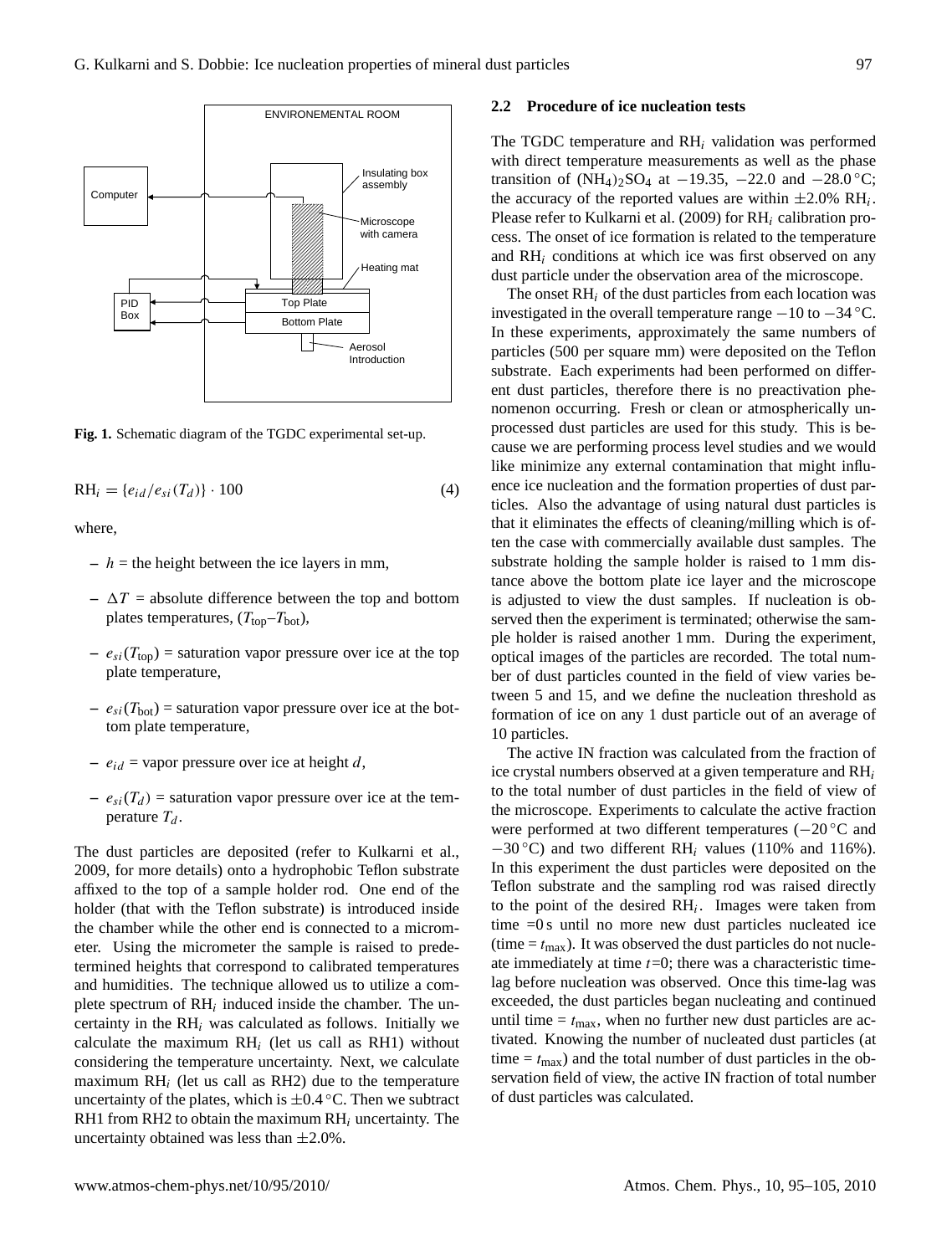

**Fig. 2.** Showing the high resolution scanning electron microscope  $10 \mu m$ image of an individual mineral dust particle from Dakar-1 source.

## **3 Results and discussion**

## **3.1 Elemental analysis of dust particles**

lett, 1968; Knopf and Koop, 2006). These authors surmise Using an Environmental Scanning Electron Microscope – Energy Dispersive X-ray (ESEM-EDX) set-up, dust particles were investigated for their morphology and elemental chemical composition. Figure 2 shows an example of the detailed surface features of a dust particle from Dakar-1 source. The irregularities of the dust surface may be due to erosion and weathering processes at the source region. Such irregularities over the surface might be responsible for the change in the surface free energy and reactivity with different chemical compounds (Kärcher and Lohmann, 2003). Foreign gases such as  $SO_2$ , NH<sub>3</sub> might occupy the active sites as opposed to H2O and this can reduce the nucleability of IN (P&K97). It is also possible that irregular features, cracks, steps, or pores, might fill up with water from the vapor phase and enhance the activation of the dust particle. An interesting effect, termed to as "memory effect" or "preactivation" has been observed previously (Mason and Maybank, 1958; Roberts and Halthat ice deposited inside the cracks might survive ice subsaturated vapor pressure conditions due to a decrease in the equilibrium vapor pressure as a result of concave curvature (also known as negative Kelvin effect). While we have not investigated these effects experimentally we have mathematically quantified the significance of these irregular features using active site theory described in the Sect. 3.5.

Ice embryo formation on the dust surface can be a selective process; a small area of the total surface can be hydrophilic and might favor the embryo formation. To minimize the uncertainties due to chemical inhomogeneity and for a greater understanding of the role of the dust surface in the ice nucleation and its formation, we determined the elemental composition of individual and bulk dust particles.

**Table 1.** The average weight percent of different elements in the bulk mineral dust particles collected from the four dust source regions.

| Source  | <b>Atomic Percent</b> |        |        |      |      |     |
|---------|-----------------------|--------|--------|------|------|-----|
| Regions | % Si                  | $%$ Al | % $Mg$ | % Ca | % Na | %Fe |
| Dakar   | 47                    | 13     | 3      | 14   | 5    | 12  |
| Dakar-1 | 51                    | 13     | 3      | 8    | 5    | 11  |
| Nigeria | 65                    | 15     |        | 3    | 3    | 8   |
| Spain   | 22                    |        |        | 60   | 3    |     |

In the first examination of the dust, the elemental composition of a complete individual dust particle (larger than  $10 \,\mu m$ ) was analyzed, and later compared to the composition obtained from various small views (approximately  $2\times2 \mu m$ ) over the same particle. In total 40 dust particles were analyzed, and a similar elemental composition distribution with  $\pm$ 5% variation of weight percent between the two analyses was observed. Thus it is inferred that the chemical composition over the entire dust surface is relatively homogeneous at this scale.

The second study involved bulk elemental composition analysis of 25–30 dust particles. Table 1 shows the different elements observed with their respective average weight percent distribution of Si, Al, Mg, Ca, Na and Fe. Trace amounts  $\left($  < 1%) of other elements, including P, K, Ti and Cl, were also observed in the analysis but are not presented. The data from Table 1 show that variations exist in the amount of elements from each source region. The similar elements for dust particles were also observed by for example, Krueger et al. (2004), Reid et al. (2003); Caquineau et al. (2002), and Glaccum and Prospero (1980). Nigerian dust has more Si but less Ca compared with the Dakar-1 and Dakar dust samples. The Dakar-1 and Dakar dust particles were also associated with a higher Fe content. Coastal dust particles have a larger percentage of Na compared with other source locations, which might be due to sea salt mixing with the dust particles. The Spanish dust had the highest percentage of Ca (60%) compared with other source locations, and this might have been derived from carbonate minerals. Variations of elemental composition of dust particles across the four source regions could be significant for ice nucleation if they are transported throughout the atmosphere. For example, from Table 1 Spanish dust is observed to contain a comparatively larger amount of calcium and dust particles containing high levels of calcium are found to be reactive with respect to nitric acid (Dentener et al., 1996). Nitrates are hygroscopic in nature and deliquesce at low relative humidity with respect to water (Tang and Fung, 1997, Al-Abadleh et al., 2003). Therefore dust particles with an abundance of calcium, once transported for long periods might be neutralized with nitric acid. These particles would then have the ability to serve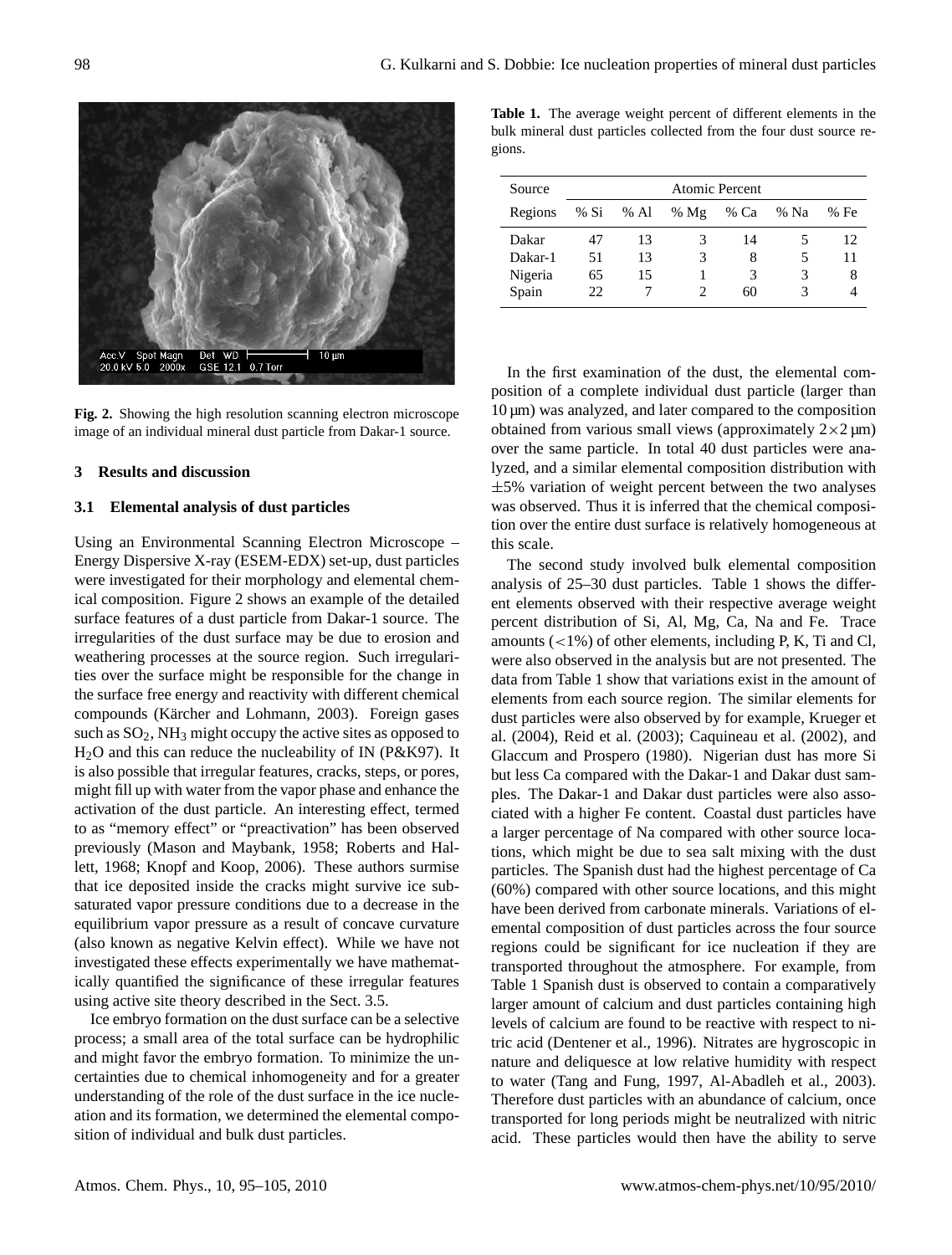

**Fig. 3.** Plot of onset  $RH_i$  as a function of temperature for dust sam-<br>**Fig. 5.** ples collected from Nigeria. The data points are shown as square samples boxes are correlated to the frequency of nucleation events observed ma crist call are results and maintain of the constraints. The consistency published in Kulkarni et al. 2009, but produced here to maintain the was ori consistency with other onset  $RH_i$  results shown in this paper. and error bars are less than  $\pm 2.0\%$  (see text for details). Originally



**Fig. 4.** Plot of onset  $RH_i$  as a function of temperature for dust Fig. samples collected from Dakar-1.

as effective IN in the appropriate atmospheric conditions. In short, dust particles provide a reactive site for many heterogeneous reactions involving many chemical species (including water vapour).

## **3.2 Ice onset RH**<sup>i</sup> **determination**

the size of the box the higher is the rate of observing the nu-Experiments were carried out to examine the onset nucleation properties of mineral dust particles in the deposition ice nucleation mode. Figures 3 to 6 shows the plots of onset  $RH_i$  as a function of temperature for the dust samples. The data points shown as square boxes represent where onset nucleation was observed. The frequency of observing the maximum occurrences of ice formation event at that particular temperature and  $RH_i$  conditions was correlated with the size of the square box. From the size we infer that the bigger cleation events and vice versa at those conditions. Figure 3



**Fig. 5.** Plot of onset  $RH_i$  as a function of temperature for dust samples collected from Dakar.

was originally published in Kulkarni et al. (2009) and is reproduced here for comparison purpose with onset  $RH_i$  results from other dust location.

It was observed that onset nucleation occurred as low as 104%, and the spread in the onset  $RH_i$  was found to vary from 104% to 110% for all the dust samples. The results are in general agreement with other past findings, even though the experimental set-up, sample preparation and types of dust particles were different. For example Mangold et al. (2005) and Knopf and Koop (2006) studied the ice nucleation abilities of Arizona test dust, and observed onset  $RH_i$  as low as 105%. In particular, our results agree with both different and similar types of dust particles including Saharan dust studied by the Kanji and Abbatt (2006). They observed that all dust samples initiated ice formation between 102 and 108%  $RH_i$ , with temperature range between  $-10\degree C$  to  $-55\degree C$ .

which was found to have less of a  $RH_i$  spread than the other Figure 6 shows the spread in the onset  $RH_i$  of Spanish dust location dust particles. Here the range varied from 106% to 110% and this might be due to the variation in the surface chemical composition compared with the other dust particles (see Sect. 3.1 for more details) and/or the variation of surface physical features such as cracks, steps, cavities.

To test the possible effect of soluble compounds and/or bacteria, experiments were performed where we tempered the dust particles at  $350\,^{\circ}\text{C}$  for 1 h. We did not find any difference between the onset  $RH_i$  determined before and after tempering. Thus we conclude that any soluble compounds and soil bacteria associated with the dust particles did not play a role during the ice nucleation experiments.

The general spread in the onset  $RH_i$  may be due to the variation in the surface characteristic features such as elemental composition inhomogeneity and distribution of active sites. But in Sect. 3.1 it is shown that dust particles have uniform elemental composition across their surface, and therefore we think this observation might not play an important role in the onset. Thus it can be inferred that the observed spread in the onset  $RH_i$  might be probably due to only a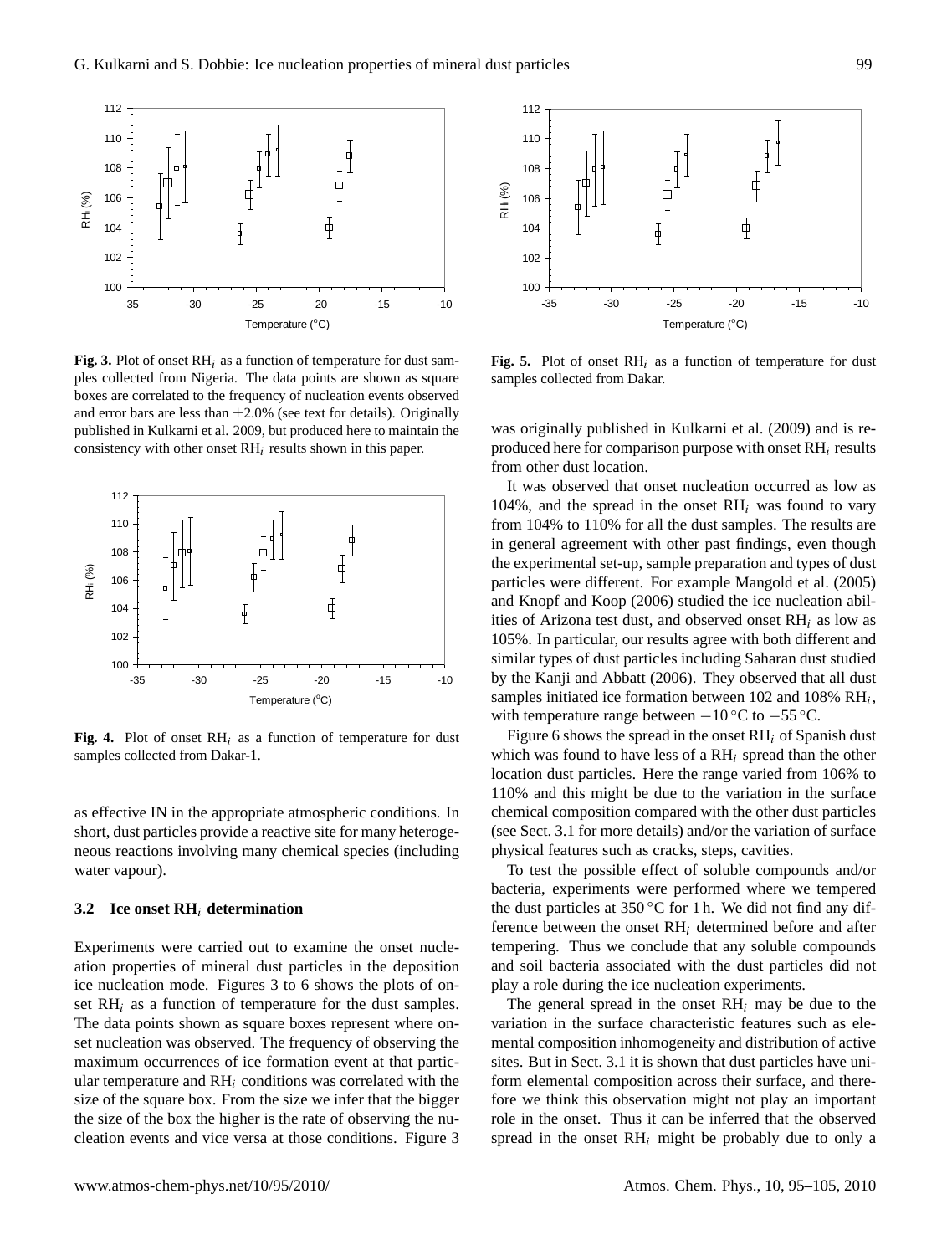

Fig. 6. Plot of onset  $RH_i$  as a function of temperature for dust samples collected from Spain.

distribution of active sites and efficiency of active sites to initiate ice nucleation varies from one dust particle to another in the same sample. Additional support for this premise comes from results shown in Sect. 3.3, the variation of nucleation time-lag.

#### **3.3 Active fraction and nucleation time-lag**

and this has to be strong motivation for future molecular level The fraction of dust particles that activate at various temperature and  $RH_i$  values are shown in Table 2. The active IN fraction increases with  $RH_i$  for the dust samples. This might be due the presence of a wide range in ice nucleation efficiencies of the dust particles within the same sample. A few dust particles might be enriched at certain efficient active sites while being depleted in another. It is still unknown what type of active sites are most effective for ice nucleation, studies to investigate these phenomena.

It is also observed that active IN fraction is higher at warmer temperature irrespective of  $RH_i$ . This might be due to the larger equilibrium ice vapor pressure at warmer temperature compared to colder temperatures. Such that the water vapor molecules at warmer temperature have high mobility, which increases the probability of water vapor molecules attaching to the dust surface.

It should be noted that the experimental  $RH_i$  values at these temperatures are well above the onset  $RH_i$  and therefore their probability of nucleation is greater than zero.

The dust from Nigeria and Dakar-1 showed a similar behavior in active IN fraction, but the percentage of active IN is higher for the sample from Nigeria compared to Dakar-1. The differences might be due to subtle variation of elemental composition across the dust surface shown in Sect. 3.1. It should be noted that the particles are exposed for longer time in IN active fraction experiments compared to onset  $RH_i$ . Then it is quite possible that some special kind of surface elemental composition might only nucleate after long time, and therefore elemental composition might play a different role

**Table 2.** Comparison of mean active IN fraction (%) from two different locations. The uncertainties associated with these active fractions are less than  $\pm 20\%$  (see text for further details).

| Active IN fraction at $-20^{\circ}$ C |                      |                      |  |  |  |
|---------------------------------------|----------------------|----------------------|--|--|--|
| Sample                                | 110% RH <sub>i</sub> | 116% RH <sub>i</sub> |  |  |  |
| Dakar-1                               | 48%                  | 70%                  |  |  |  |
| Nigeria                               | 50%                  | 75%                  |  |  |  |
| Active IN fraction at $-30^{\circ}$ C |                      |                      |  |  |  |
| Sample                                | 110% $RH_i$          | 116% RH <sub>i</sub> |  |  |  |
| Dakar-1                               | 22%                  | 32%                  |  |  |  |
| Nigeria                               | 32%                  | 36%                  |  |  |  |

in onset  $RH_i$  and active fraction experiments. Other possible reason might be the distribution of active sites, but we do not have any experimental observations to support this idea. It is also possible there is a size dependency. Salam et al. (2006) determined the active IN fraction for kaolinite and montmorillonite dust particles. They calculated active IN fraction from the ratio of the ice crystal number concentration active at a given temperature over the total number of ice crystals at 100% relative humidity with respect to water at −40 ◦C, and observed increasing active IN fraction with increase in  $RH_i$ . We note a similar trend. Their results showed that montmorillonite particles have a higher active IN fraction at  $-20$ and −30 ◦C compared to kaolinite. Other possible reasons to obtain higher IN active fraction could be: use of larger size particles, small number of particles and the exposure time. It should be noted that in the IN fraction calculations the experiment is terminated when no further ice formation events are observed.

The importance of active sites in the deposition ice nucleation mode can be further investigated by understanding the "nucleation time-lag". An appreciable time delay was observed for the appearance of the first ice cluster on any individual dust particle in the field of view  $(125 \mu m \times 94 \mu m)$ , once the dust particles has been exposed to different temperature and RH<sub>i</sub> conditions. The time delay at  $-30$  °C is longer compared to  $-20$  °C at two different RH<sub>i</sub> conditions for Dakar-1 location dust particles.

To date, only one study (Anderson and Hallett, 1976) has been conducted to understand time-lag of ice formation on AgI and CuS surfaces as a function of temperature and  $RH_i$ . The present work is the first of its type to study the nucleation time-lag of Saharan mineral dust particles at various constant temperature and  $RH_i$  values for deposition mode ice nucleation. Anderson and Hallett (1976) observed the time-lag is longest at low  $RH_i$ . They observed time lag of 30 to 300 s at −5 ◦C and 103% temperature and RH<sup>i</sup> respectively. Experiments at −23.8 ◦C and 115% temperature and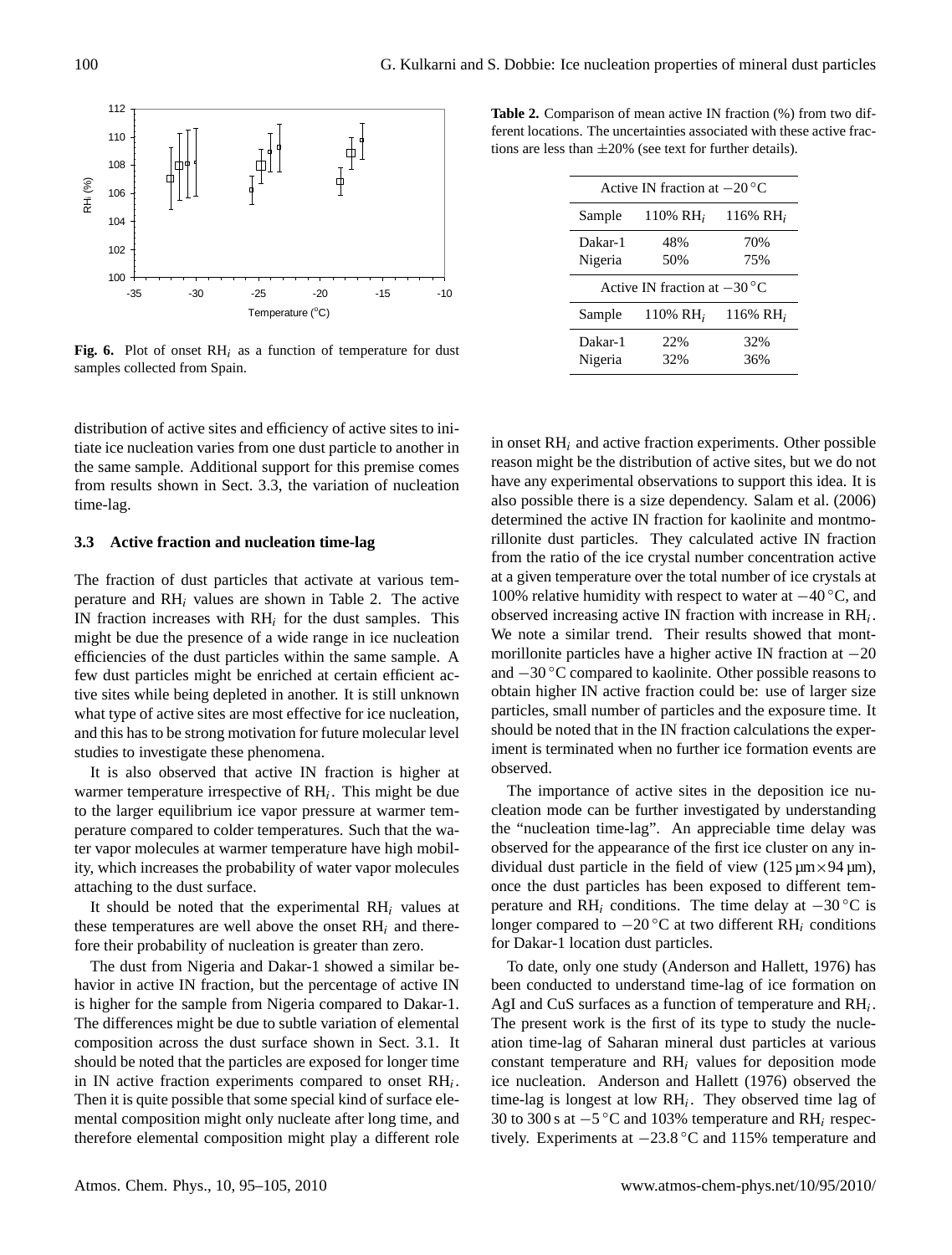$RH_i$  respectively they observed time lag of 3 to 20 s. Time lag was observed to be longer at lower  $RH_i$ . This is in agreement with the present experiments, where it is observed that the lag is longer at 110% compared with 116% RH $_i$  by approximately 40 s. We observe at  $110\% \text{ RH}_i$  the time-lag, at  $-30$  °C and  $-20$  °C, is between 80 to 170 s and 85 to 135 s, respectively; whereas, at  $116\% \text{ RH}_i$  it is between 85 to  $120 \text{ s}$ and 65 to 100 s, respectively. It is observed that the nucleation experiments performed at low temperature and  $RH_i$ values require more time for ice formation. We note that at  $110\%$  RH<sub>i</sub> the lower limit time-lag at warmer temperature is higher. It is possible that at  $110\%$  RH<sub>i</sub> the vapor density might be low enough such that there is no influence of temperature on the time-lags. However, these hypothesis needs to be investigated in the future experiments.

The time delay suggests variation of active sites within the dust particles. According to P&K (1997), each active site on any individual dust surface requires a critical  $RH_i$ , at a given temperature, which must be applied for a critical length of time for an ice embryo to form and to grow to an ice cluster, and an eventual ice crystal. The time delay for the ice embryo formation can also be associated with the time required to overcome the free energy barrier for nucleation. It should be noted that nucleation time-lag experiments were conducted at  $RH_i$  higher than the threshold  $RH_i$  (onset  $RH_i$ ) at respective temperatures. The maximum energy barrier value can be given by Mason (1971) Eq. (1),

$$
\Delta G = \frac{4}{3} \pi \sigma r^{*2} \tag{5}
$$

Where  $\sigma$  is the surface tension, and  $r^*$  is the critical radius of the ice embryo given as Eq. (6),

$$
r^* = \frac{2 \sigma M}{\rho R T \ln (e/e_s)}
$$
(6)

where M is the molecular weight of water vapor,  $\rho$  is the ice density,  $R$  is universal gas constant,  $T$  is the temperature, e is the equilibrium vapor pressure, and  $e_s$  is the saturation vapor pressure.

Assuming  $r^* = 0.01 \,\text{\mu m}$  (P&K 1997) we calculated using Maxwell diffusion growth theory the time required for the ice embryo to grow a size  $(=1.1 \,\text{\mu m})$  detectable by the microscope. It was found that the time required for an embryo to grow to this size is 36 s at  $-20\degree$ C and 110% RH<sub>i</sub>. This suggests that the if the total time observed is 85 s then time required for the establishment of ice embryo had taken approximately 49 s, which is the time needed to overcome the energy barrier imposed by the dust surface. Due to various uncertainties, e.g. resolution of the microscope  $(1.1 \,\mu\text{m})$ , assumption of the initial size of the ice embryo  $(0.01 \,\mu m)$  in diameter), neglecting condensational kinetic corrections (latent heat and ventilation effects), time required by the particles to equilibrate with the surrounding, these calculations involving the time required to overcome the free energy barrier should be regarded as upper estimations. However, these uncertainties should be in the order of few seconds. For example, it was calculated that it takes approximately 3.3 s for a dust particle of size  $20 \mu m$  to reach the equilibrium temperature of −30 ◦C. Therefore we can say that comparatively nucleation time-lag times are much longer and the particles are not being influenced by non-equilibrium conditions. Developing ice nucleation parameterizations as a function of free energy barrier and nucleation time-lag can be one of the solutions to represent the complex nature of heterogeneous ice nucleation in global climate models. Future work should be carried out to gain a better understanding about the type of active sites that may increase or decrease the energy barrier. This might help in understanding why sometimes the aerosol particles do not participate in ice nucleation processes under favorable atmospheric conditions.

## **3.4 Rate of ice crystal formation as a function of time**

Figure 7 shows the fraction of aerosols activated plotted as a ratio of number of ice crystals (Ni) observed to the total number of IN (Nf), as a function of time  $(t)$  for the two different geographical locations, Dakar-1 and Nigeria. Total 60 experiments (each experiment had 5 to 10 particles and different particles in every experiment) were carried out to obtain the data points. An approximate behavior for the ice crystal formation can be represented as Eq. (7),

$$
F_i = 1.0128 (1 - \exp(-B t))
$$
\n(7)

Where  $F_i = Ni/Nf$  and  $B = 111.33$ .

Figure 7 shows that the dust particles from at least these two sources have the unique ability to initiate ice formation in the early time period of ice cloud development. The wide scatter in the data shown in the Fig. 7 can be attributed to the following two reasons. One, subtle variation in the dust surface elemental composition. Recently Eastwood et al. (2008) showed in their ice nucleation experiments that dust minerals with different elemental composition have a wide range of onset nucleation  $RH_i$ . Minerals like Quartz (SiO<sub>2</sub>) and Calcite  $(CaCO<sub>3</sub>)$  were observed to be nucleating at higher  $RH_i$  compared to Kaolinite (Al<sub>4</sub>Si<sub>4</sub>O<sub>10</sub>(OH)<sub>8</sub>) and Montmorillonite  $(Na,Ca)_{0,3}(Al,Mg)_{6}(Si_4O_{10})_{3}(OH)_{6}$ -nH<sub>2</sub>O). The montmorillonite has more −OH groups compared to Kaolinite, and the variation might enhance the nucleation as −OH groups in former mineral can attract more water vapor molecules (Salam et al., 2006). Shown in Table 1 are the elemental composition of the dust particles from Dakar-1 and Nigeria. There are subtle variations in the elemental composition, and this might affect the total number of IN at any particular temperature and  $RH_i$  condition.

The second reason would be the variation of surface irregularities or roughness across the dust particles from both the locations. These surface features can be viewed as the wide distribution of active sites having different free energies of interaction with water molecules. This energetically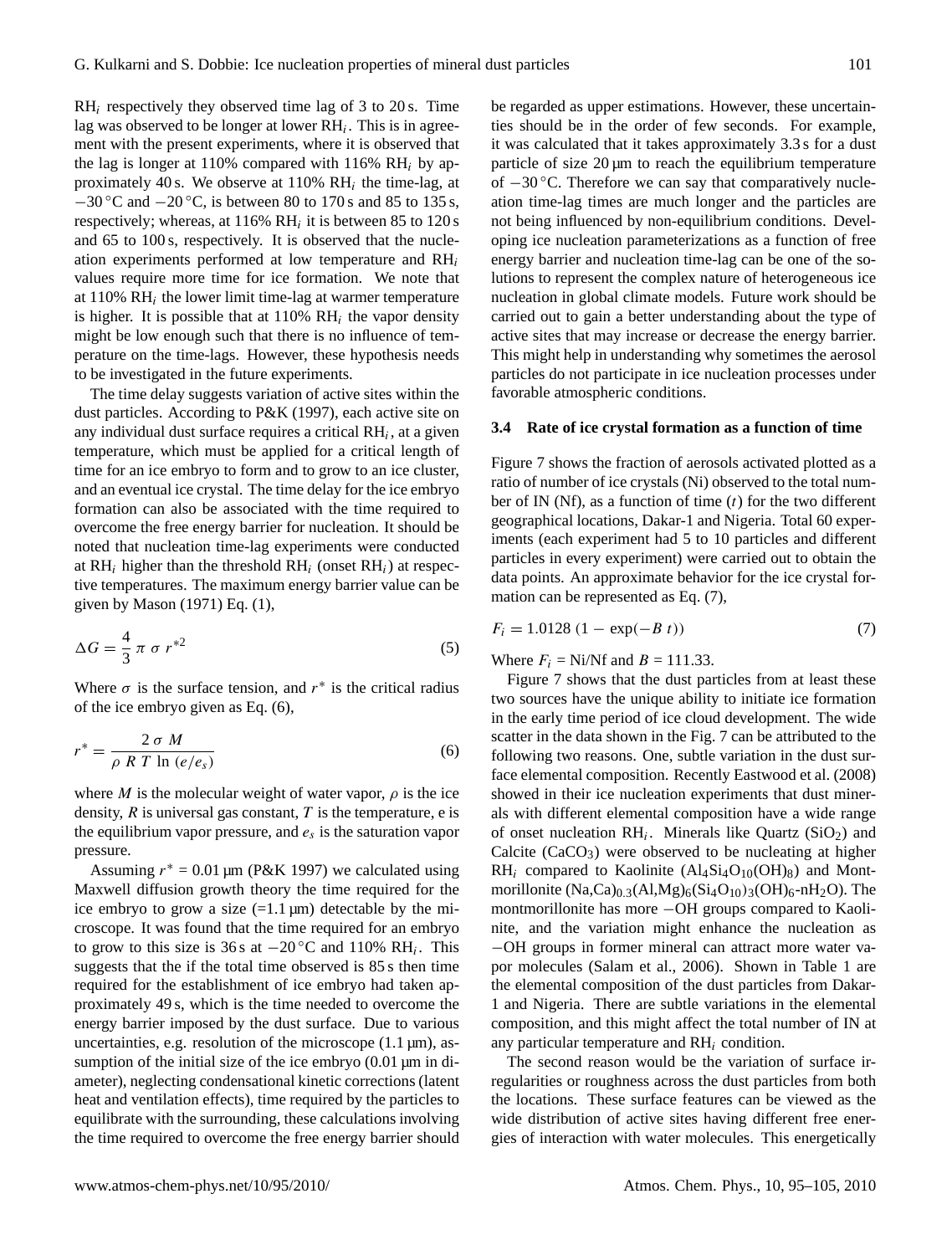

various dust particles. Triangles and squares on the graph indicate various the dust particles from Dakar-1 and Nigeria, respectively. Legend the sour format shown is figure symbol, location of dust source, temperature and RH<sub>i</sub>. Best exponential type fit is shown as a curve-fit, which  $3.5\text{ C}$ follows the experimental data from both the locations. **Fig. 7.** The ratio of number of ice crystals formed in time t for

35 ticle surface area, needs to be carried out to understand more non uniform distribution of active sites, gives each site a different probability of becoming an active ice-nucleating site (Rosinski, 1980). It can be hypothesized that Dakar-1 location might have surface features different than Nigeria, and all dust particles at each location have nearly similar surface features. The mineralogy specific to a location as well as the local weathering and erosion characteristics might lead to this unique surface pattern. The ESEM images of these dust particles were analyzed to identify these patterns, but just visual inspection of the images did not reveal any patterns. More in-depth image analysis at very high resolution of nanometer scale, including accurately measuring the pardetails about the surface patterns.

Furthermore Eq. (7) is modified to obtain rate of ice crystal formation ( $D<sub>nice</sub>/dt$ ) as a function of total number of aerosol particles  $(n_p)$  and time (t) given as Eq. (8),

$$
D_{\text{nice}}/\text{dt} = n_p \ K \ \exp(-C \ t) \tag{8}
$$

where  $K=112.755$  and  $C=111.33$  are the constants, and suffix " $p$ " indicates the particle.

The above developed parameterization scheme can be used in the process level ice nucleation studies, which deals with the individual aerosol-cloud interactions. To better understand the effect of dust particles on large-scale cloud properties these process level studies are very useful. Recently, Baker and Peter (2008) highlighted the importance of such studies to predict the development of individual clouds and cloud systems. It should be also noted these simple schemes Eqs. (7) and (8) lack the information such as dust particle surface area, chemistry and are independent of  $RH_i$ . These schemes need to be tested in cloud models and requires



tact line.  $\theta$  and  $\theta_r$  are the contact angles when the substrate is smooth and rough, respectively.  $\theta_r$  is less than  $\theta$  because of the **Fig. 8.** Schematic showing the definitions of contact angle and consurface irregularities of the substrate.

further improvement. Future research should be carried out extending these studies to different types of dust particles at various temperature and  $RH_i$  conditions and characterizing the source locations and aging and transport.

#### **3.5 Contact angle and active site theory**

In addition to developing the new ice cloud parameterizations schemes, the results are adapted to improve existing schemes and to suggest the new values for the various variables/parameters involved in the schemes. One common scheme used in the ice cloud modeling studies (Comstock et al., 2008) is the classical nucleation theory (P&K97, 341– 345 pp.). The nucleation rate calculated by this theory is as Eq. (9),

$$
\mathbf{J} = \mathbf{E}_o \exp\{-(\frac{\Delta G_o}{kT} f(m) - \frac{A(1-m)\sigma}{kT})\}
$$
(9)

where J is the nucleation rate  $(cm^{-2} s^{-1})$  and  $J = N/(S_A t)$ , N is the number of ice particles observed in time  $t$ ,  $S_A$  is the surface area of the particles determined using Martin's diameter (Hinds, 1982),  $\vec{E}_o$  is the pre-exponential factor (cm<sup>-2</sup> s<sup>-1</sup>),  $\Delta G_{o}$  is the activation energy barrier for homogeneous nucleation, k is the Boltzmann constant, T is the temperature, A is the surface area having active sites or defect area, f(m) is  $(2+m)(1-m)^2/4$ , and m is defined as  $cos(\theta)$  with  $\theta$  being the contact angle. Table 3 tabulates the range of J values at different temperature and  $RH_i$  conditions.

The ice forming ability of IN can be expressed in terms of  $\theta$  between the dust surface and an ice embryo using Young's relation defined as Eq. (10), and shown in Fig. 8,

$$
m = cos(\theta) = (\sigma_{CV} - \sigma_{CS})/\sigma_{SV}
$$
 (10)

Where m is the wettability parameter,  $\sigma_{ij}$  are surface free energies, and subscripts  $C$ ,  $V$  and  $S$  refers to catalyzing substrate (dust surface in the present study), vapor (water vapor) and solid (ice) respectively.

The contact line of an ice-embryo growing upon a smooth solid substrate surface is a dashed line shown in Fig. 8. In reality the substrate has a degree of roughness and this decreases the  $\theta$  to a new contact angle specified as  $\theta_r$ . The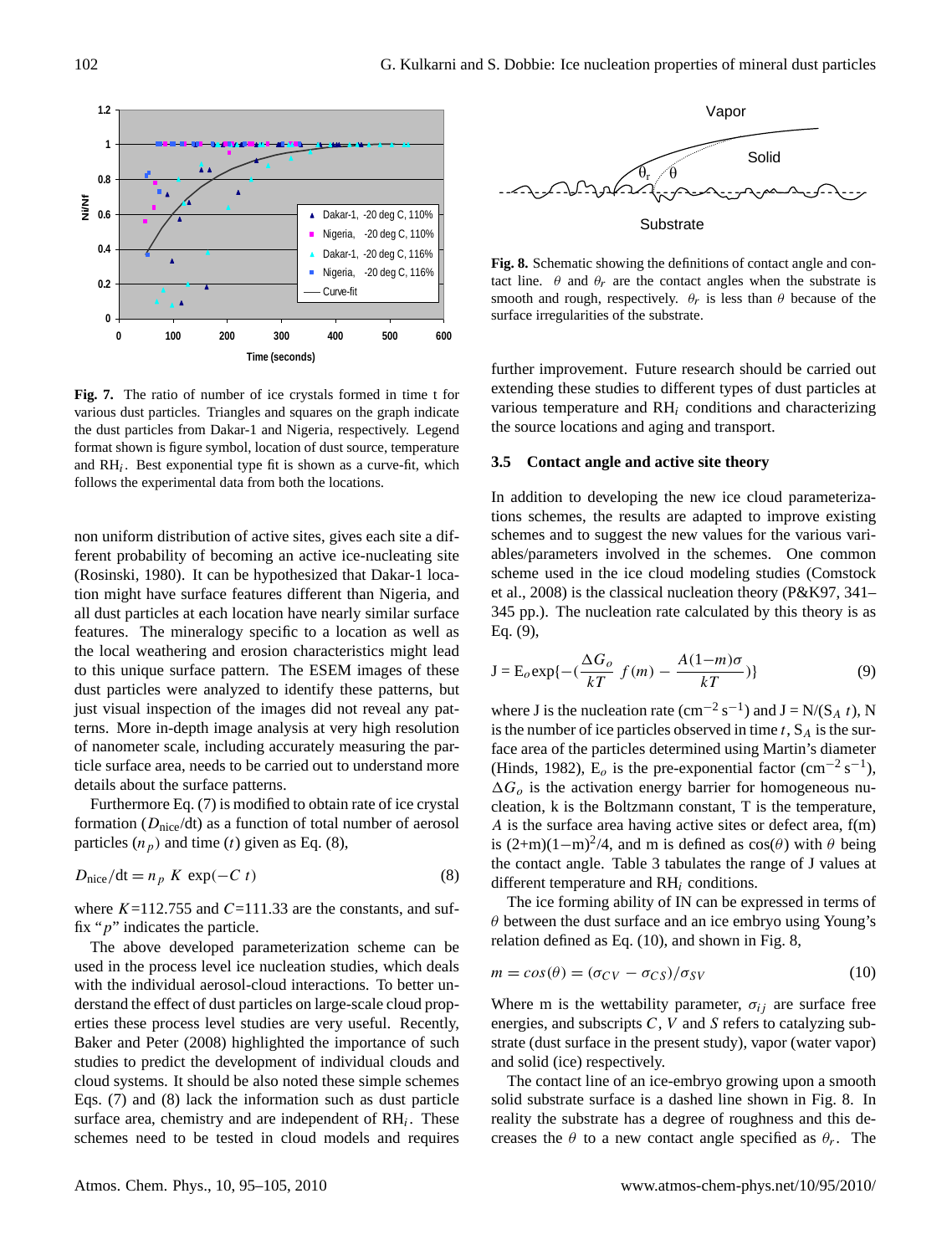| Contact angle at $-20^{\circ}$ C |             |               |             |               |  |  |
|----------------------------------|-------------|---------------|-------------|---------------|--|--|
| Sample                           |             | 110% $RH_i$   | 116% $RH_i$ |               |  |  |
|                                  | J           | θ             | J           | Ĥ             |  |  |
| Dakar-1                          | $25 - 173$  | $15.5 - 15.9$ | $53 - 143$  | $19.5 - 19.9$ |  |  |
| Nigeria                          | $51 - 480$  | $15.4 - 15.8$ | $90 - 389$  | $19.4 - 19.6$ |  |  |
| Contact angle at $-30^{\circ}$ C |             |               |             |               |  |  |
| Sample                           | 110% $RH_i$ |               | 116% $RH_i$ |               |  |  |
|                                  | J           | Ĥ             | J           | Ĥ             |  |  |
| Dakar-1                          | 18-197      | $15.1 - 15.3$ | $28 - 324$  | $19.0 - 18.9$ |  |  |
| Nigeria                          | $47 - 425$  | $15.0 - 15.1$ | 81-490      | $18.8 - 18.9$ |  |  |

**Table 3.** Range of experimental heterogeneous nucleation rates (J) and contact angles  $(\theta)$  at two different temperature and RH<sub>i</sub> values for the dust samples from Dakar-1 and Nigeria.

rough substrate can be assumed to possess the active sites in the form of steps, cavities etc. To understand the effectiveness of active sites on the ice forming ability of IN, we initially calculate the contact angle without including the active sites (by substituting  $A=0.0$  in Eq. 9). Table 3 tabulates the contact angle determined for two dust source locations, and it can be observed that the contact angle varies approximately between 15 to 20 degrees for 110% and 116%  $RH_i$ respectively.

To understand the influence of active sites on the contact angle, we first estimate the fraction (F) of the total surface area which consist of active sites, and then using dust particle surface area  $(A<sub>s</sub>)$  we calculated the defect area  $(A)$  $(A = F \times A_s)$ . Then substituting A into Eq. (9) and using the same experimental nucleation rate, we re-calculate the contact angles. The following Eqs. (11) and (12) are used to calculate F (Fletcher, 1969; Gorbunov and Kakutkina, 1982; Han et al., 2002, and references therein),

$$
P = 1 - \exp[-A_s \int_{A_o}^{s} n(S) S dS],
$$
 (11)

where

$$
n(S) = F A_o^{-2} \exp\{-\gamma^2 [\ln(S/A_o)]^2\},\tag{12}
$$

where  $A_0$  is the minimum area of one active site (=2e -15 cm<sup>2</sup> ) (Fletcher, 1969), S is the surface area of one active site (=2×A<sub>o</sub>),  $\gamma$  is the width of active site distribution (=1),  $A_s$  is the surface area of aerosol particle (=1  $\mu$ m in radius). We assume 1 µm size because this size is widely observed (Jickells et al., 2005; Hoornaert et al., 2003; Ginoux et al., 2001) and used in the models. At present we do not know how active sites influence the ice nucleation efficiency under different temperature and  $RH_i$  conditions, and therefore **Table 4.** Range of experimental heterogeneous nucleation rates (J) and contact angles  $(\theta)$  at two different temperature and  $RH_i$  values for the dust samples from Dakar-1 and Nigeria.

|                                                | Contact angle $(\theta)$ |
|------------------------------------------------|--------------------------|
| Without active surface area $(A=0.0)$          | 15.1 degrees             |
| With active surface area $(A=9e-07\times A_s)$ | 5.1 degrees              |

we assume half probability  $(P=0.5)$  distribution (Heneghan and Haymet, 2002) and solving the Eqs. (11) and (12) gives F=9e-07.

The calculated A is substituted into Eq. (9) to re-calculate the revised contact angle. Table 4 tabulates the change in contact angle after including the effect of active surface in the calculation.

The tabulated values in Table 4 illustrate the effect of inclusion of active surface on the contact angle. The revised contact angle value is approximately 10 degrees less than the values when active surface areas are not considered. It is known that the lower the contact angle of the aerosol particle the higher the nucleation efficiency. Generally in ice cloud modeling studies the nucleation rates are calculated by assuming a constant contact angle over the smooth aerosol particle. Use of revised contact angles may impact these modeling results (Comstock et al., 2008; Liu and Penner, 2005).

#### **4 Conclusions**

Ice nucleation properties (i.e. the onset  $RH_i$ , active fraction, and nucleation time-lag) of mineral dust particles collected from the Sahara and Spain were determined using a TGDC experimental set-up. Using these measurements two parameterization studies were undertaken: the rate of ice crystal formation as a function of time and a calculation of nucleation parameters (contact angles) using active site theory.

The onset  $RH_i$  results show that dust particles nucleate at values as low as 104%. This may be due to the use of large dust particles  $(>1 \mu m)$  diameter which is normally observed); the large size may result in at least one favorable nucleation site per particle which was active at low  $RH_i$ . The spread observed in onset  $RH_i$  was from 104% to 110%. The spread for Spanish dust was from 106% to 110%, which is narrow compared to Saharan dust. Neglecting the experimental uncertainty the requirement of higher  $RH_i$  compared to Saharan dust particles may be due to the presence of Ca-containing minerals, and further supports the evidence that Ca-dominant minerals such as quartz or calcite are poor ice nuclei.

The total active IN fraction of dust particles from two different source regions, Dakar-1 and Nigeria, was determined. Higher fractions were observed at higher  $RH_i$ . This may be explained by the fact that dust particles may posses a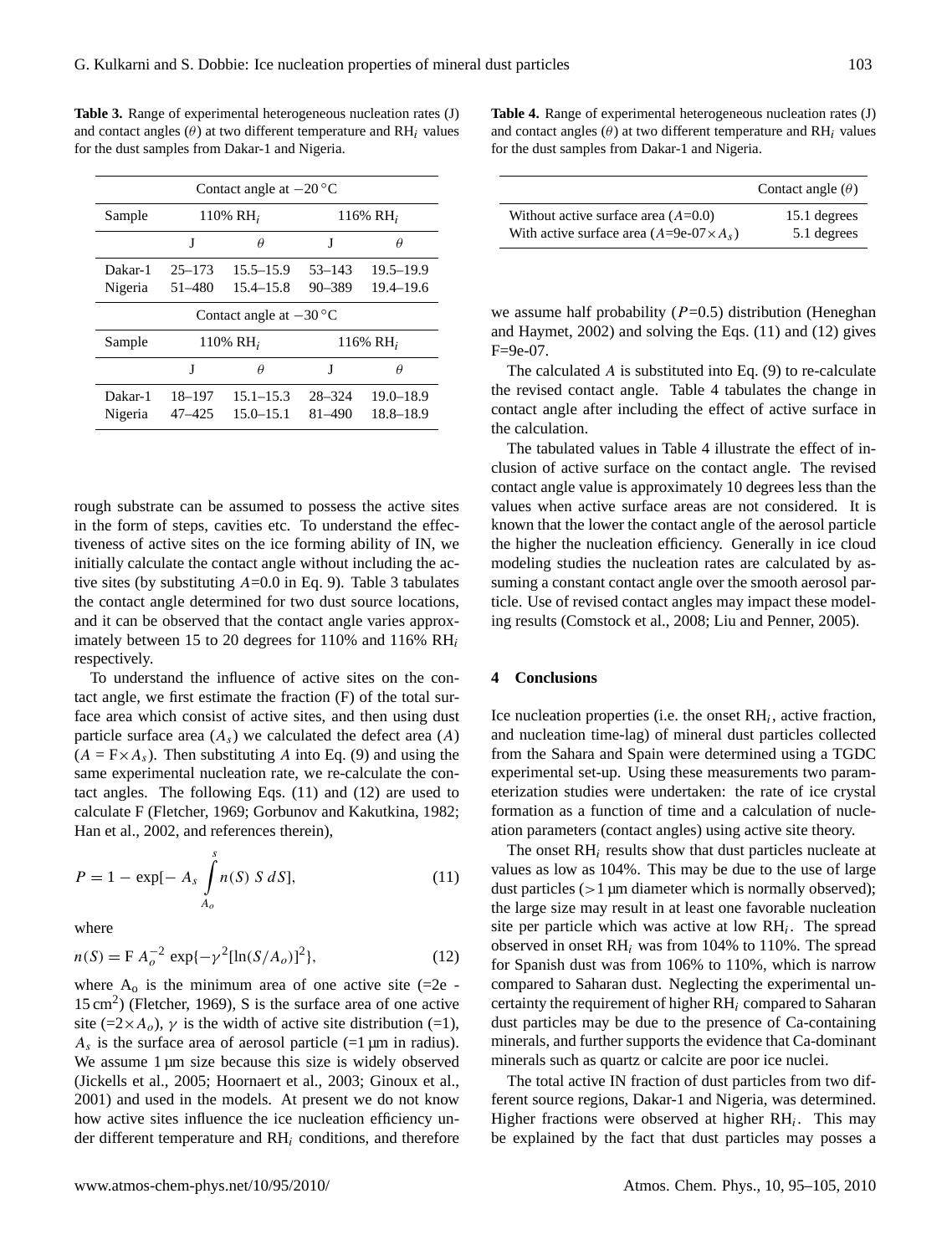distribution of active sites, each requiring a different onset  $RH_i$  to activate. This premise further supports the nucleation time-lag measurements. The total time-lag observed for these dust particles varied from 65 to 170 s. These measurements are further used to estimate the time required for the ice embryo formation. Our calculation shows at −20 ◦C and  $110 RH_i$ , the time required is approximately 49 s. Due to various experimental uncertainties these calculations should be regarded as upper estimations. Future studies are needed to reduce these uncertainties and determine the microphysical properties for a complete understanding of ice nucleation and the formation on IN.

It is observed that the IN fraction increases with time showing very little dependency on the  $RH_i$ . An empirical fit is suggested, which is further modified to provide a new parameterization for the rate of ice crystal formation as a function of time at variable temperature and  $RH_i$ . This parameterization may be useful for determining the initial ice particle concentration in ice clouds for studies involving the evolution or the initial phase of cloud formation. It is noted that the empirical fit equation does not describe all of the data, and thus we believe new parameterization should be explored in future studies.

To understand the effect of surface roughness on the ice forming ability of a dust surface we make use of CNT. By using experimental heterogeneous nucleation rates in conjunction with CNT we have determined the contact angles between an ice embryo and the dust surface. The range of contact angles is found to vary from 15 to 20 degrees. These results are used in conjunction with a theoretical model to evaluate the significance of active sites (measured in terms of percentage of surface roughness area) on the contact angle. The revised contact angle values are approximately 10 degrees less than the values when active surface roughness areas are not considered.

This study has demonstrated that laboratory measurement data can be successfully utilized to develop ice cloud parameterizations and estimate the range of nucleability parameters involved in existing parameterizations schemes. These measurements may help to develop and evaluate models dealing with aerosol cloud interactions or process level studies, which are necessary for understanding the impact of ice on climate. For a complete understanding of ice nucleation processes, more laboratory studies of this kind are urgently required to address the need to better resolve the impacts of ice on climate.

*Acknowledgements.* The authors would like to acknowledge financial support from School of Earth and Environment, Leeds, UK and PNNL aerosol climate initiative funding. Also we thank Ben Murray, Daniel Cziczo, John Shilling and Mikhail Ovtchinnikov for their many helpful discussions and comments.

Edited by: T. Koop

#### **References**

- Al-Abadleh, H. A., Krueger, B. J., Ross, J. L., and Grassian, V. H.: Phase transitions in calcium nitrate thin films, Chem. Commun., 2796–2797, 2003.
- Anderson, B. J. and Hallett, J.: Supersaturation and time dependence of ice nucleation from the vapor on single crystal substrates, J. Atmos. Sci., 33, 822–832, 1976.
- Archuleta, C. M., DeMott, P. J., and Kreidenweis, S. M.: Ice nucleation by surrogates for atmospheric mineral dust and mineral dust/sulfate particles at cirrus temperatures, Atmos. Chem. Phys., 5, 2617–2634, 2005,

[http://www.atmos-chem-phys.net/5/2617/2005/.](http://www.atmos-chem-phys.net/5/2617/2005/)

- Bailey, M. and Hallett, J.: Nucleation effects on the habit of vapour grown ice crystals from −18 to −42◦C, Q. J. Roy. Meteor. Soc., 128, 1461–1483, 2002. .
- Baker, M. B. and Peter, T.: Small-scale cloud processes and climate, Nature, 451, 299–300, 2008.
- Cantrell, W. and Heymsfield, A.: Production of ice in tropospheric clouds – A review, B. Am. Meteorol. Soc., 86(2), 795, 2005.
- Caquineau, S., Gaudichet, A., Gomes, L., and Legrand, M.: Mineralogy of Saharan dust transported over northwestern tropical Atlantic ocean in relation to source regions, J. Geophy. Res., 107(D15), 4251, doi:10.1029/2000JD000247, 2002.
- Cziczo, D. J., Murphy, D. M., Hudson, P. K., and Thomson, D. S.: Single particle measurements of the chemical composition of cirrus ice residue during CRYSTAL-FACE, J. Geophys. Res., 109, D04201, doi:10.1029/2003JD004032, 2004.
- Comstock, J. M., Lin, R. F., Starr, D. O., and Yang. P.: Understanding Ice Supersaturation, Particle Growth, and Number Concentration in Cirrus Clouds, J. Geophys. Res., 113, D23211, doi:10.1029/2008JD010332, 2008.
- Cotton, W. R., Tripoli, G. J., Rauber, R. M., and Mulvihill, E. A.: Numerical simulation of the effects of varying ice crystal nucleation rates and aggregation processes on orographic snow fall, J. Clim. Appl. Meteorol., 25, 1658–1680, 1986.
- DeMott, P. J., Sassen, K., Poellot, M. R., Baumgardner, D., Rogers, D. C., Brooks, S. D., Prenni, A. J., and Kreidenweis, S. M.: African dust aerosols as atmospheric ice nuclei, Geophys. Res. Lett., 30(14), 1732, 2003.
- Dentener, F., Carmichael, G., Zhang, Y., Crutzen, P., and Lelifeld, J.: The role of mineral aerosols as a reactive surface in the global troposphere, J. Geophys. Res., 101, 22869–22890, 1996.
- Dymarska, M., Murray, B. J., Sun, L., Eastwood, M. L., Knopf, D. A., and Bertram, A. K.: Deposition ice nucleation on soot at temperatures relevant for the lower troposphere, J. Geophys. Res., 111, D04204, doi:10.1029/2005JD006627, 2006.
- Eastwood, M. L., Cremel, S., Gehrke, C., Girard, E., and Bertram, A. K.: Ice nucleation on mineral dust particles: Onset conditions, nucleation rates and contact angles, J. Geophys. Res., 113, D22203, doi:10.1029/2008JD010639, 2008.
- Flatau, P. J., Walko, R. L., and Cotton, W. R.: Polynomial fits to Saturation Vapor Pressure, J. Appl. Meteorol., 31, 1507–1513, 1992.
- Fletcher, N. H.: Physics of Rainclouds, Cambridge University Press, Cambridge, 1962.
- Fletcher, N. H.: Active sites, and ice crystal nucleation, J. Atmos. Sci., 26, 1266–1271, 1969.
- Forster, P., et al.: Climate Change 2007: The Physical Science Basis. Contribution of Working Group I to the Fourth Assessment